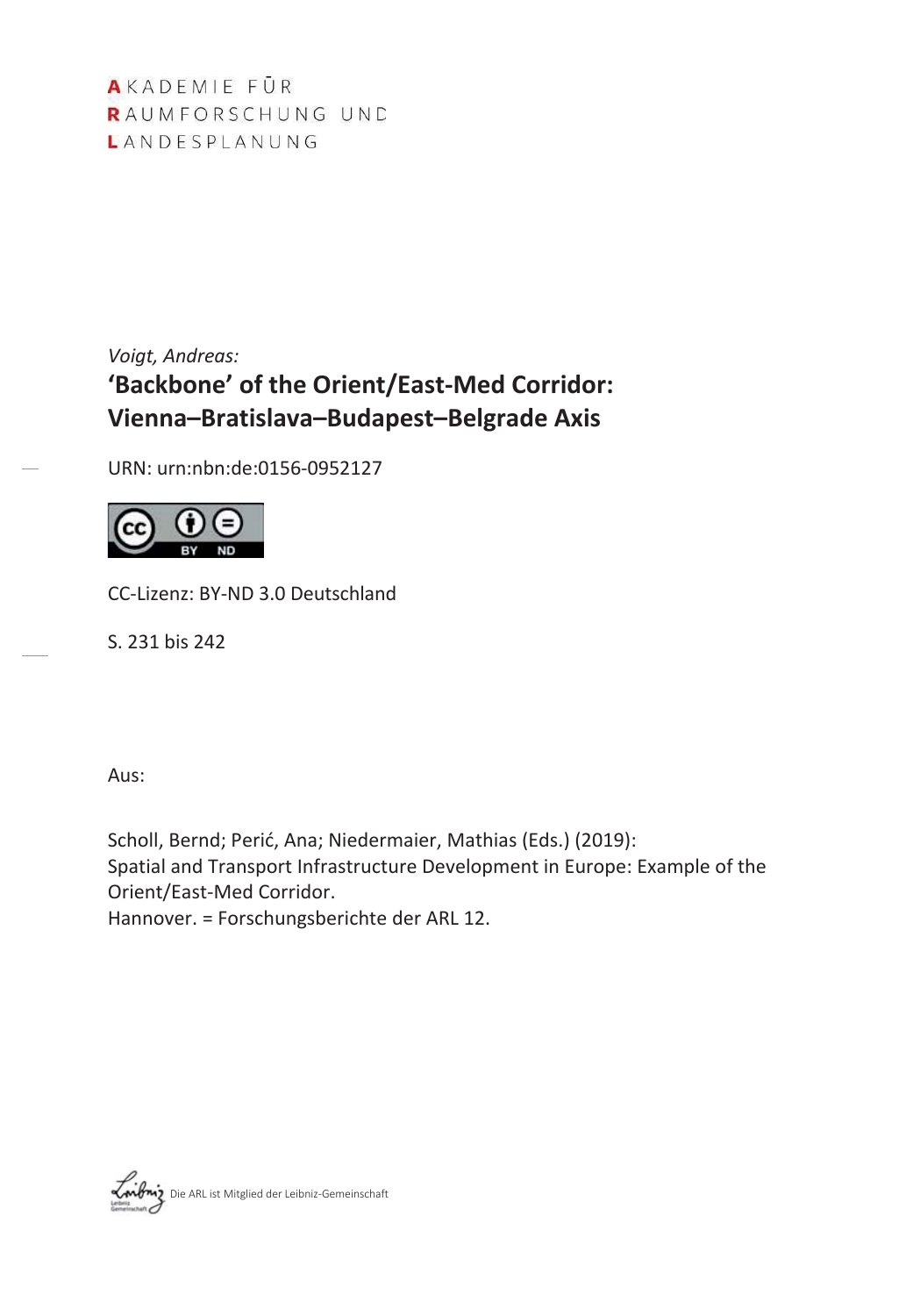#### Andreas Voigt

# 12 'BACKBONE' OF THE ORIENT/EAST-MED CORRIDOR: THE VIENNA–BRATISLAVA–BUDAPEST–BELGRADE AXIS

#### **Resume**

- 1 Introduction
- 2 Vienna and Bratislava
- 3 Budapest and Belgrade
- 4 Conclusion

Literature

#### **Abstract**

Two corridors leading from northwestern to southeastern Europe – the Orient/East-Med and Rhine-Danube Corridors – are key areas for European spatial development. Moreover, sections of them are of special importance for central and southeast Europe. These sections include: 1) the primary axis of the Orient/East-Med Corridor leading from Vienna/Bratislava across Budapest and Sofia to Thessaloniki, 2) the Orient/East-Med branch from Vienna/Bratislava across Budapest, Novi Sad, Belgrade and Skopje to Thessaloniki, and 3) the Danube river, from its source in Germany to the Black Sea. The area where these sections overlap includes the metropolitan areas of Vienna, Bratislava, Budapest and Belgrade and serves as a backbone for integrated infrastructure and spatial development along the Orient/East-Med Corridor, with many and varied connections to northern and southern Europe. Metropolitan nodes and infrastructural links along this backbone need to be further developed in a coordinated and strategic way. Current and future aspects of spatial development in the above-mentioned metropolitan cores – with a specific focus on Vienna – are briefly discussed in this contribution.

#### **Keywords**

Territorial cohesion – corridor development – trans-metropolitan region – Vienna – Bratislava – Budapest – Belgrade

## **Das "Rückgrat" des Orient/East-Med Corridors: Die Achse Wien–Bratislava– Budapest–Belgrad**

#### **Kurzfassung**

Zwei Korridore, die von Nordwest- nach Südosteuropa führen – die Korridore Orient/ East-Med und Rhein-Donau – sind Schlüsselräume für die europäische Raumentwicklung. Darüber hinaus sind Teilabschnitte für Mittel- und Südosteuropa von besonderer Bedeutung. Zu diesen Abschnitten gehören: 1) die Hauptachse des Orient/East-Med Corridors, die von Wien/Bratislava über Budapest und Sofia nach Thessaloniki führt, 2) der Orient/East-Med-Zweig von Wien/Bratislava über Budapest, Novi Sad, Belgrad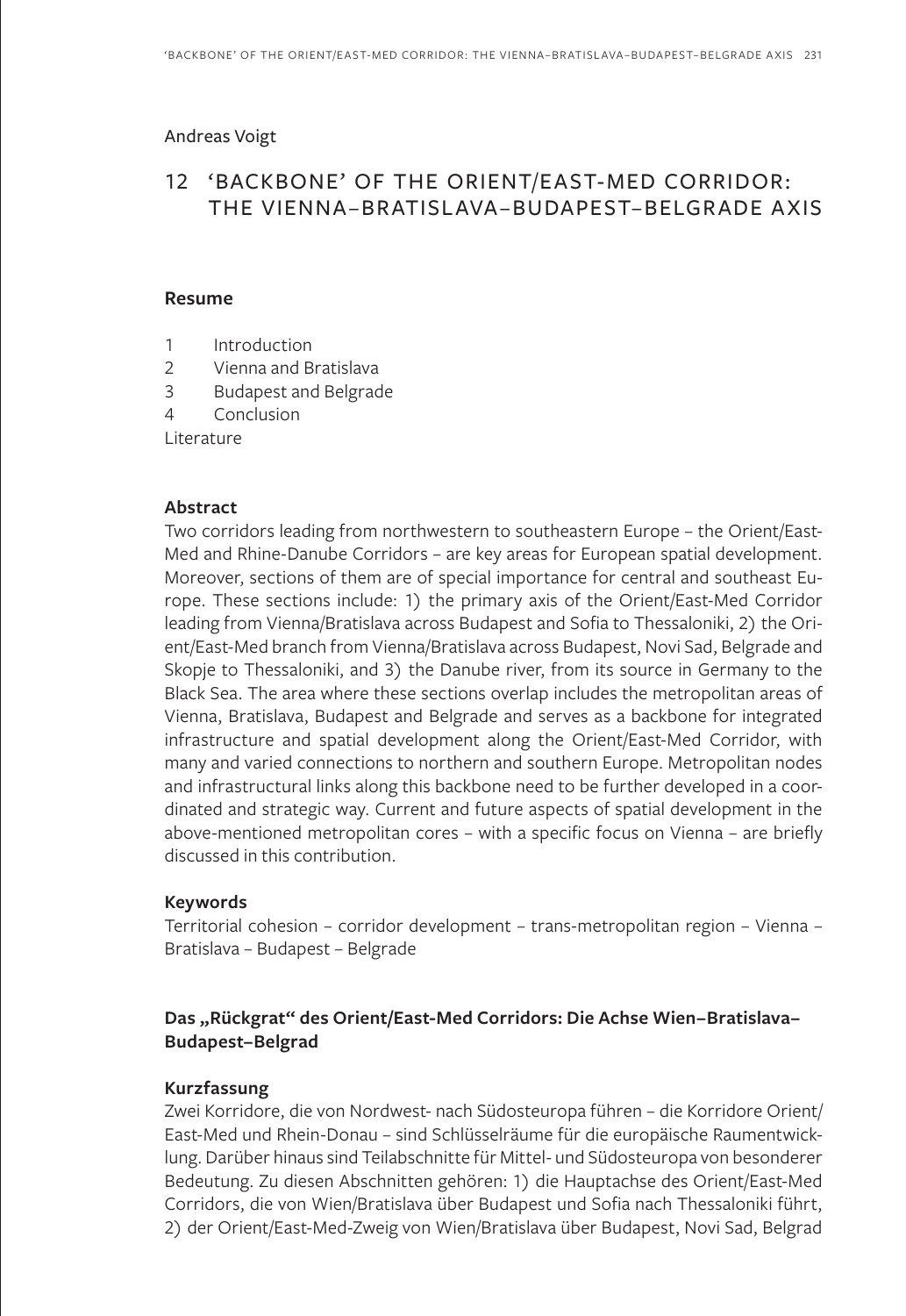und Skopje nach Thessaloniki und 3) die Donau, von ihrer Quelle in Deutschland bis zum Schwarzen Meer. Überschneidungsbereiche dieser Abschnitte umfassen die Metropolregionen Wien, Bratislava, Budapest und Belgrad und sind Rückgrat für eine integrierte Infrastruktur und Raumentwicklung entlang des Orient/East-Med Corridors mit vielfältigen Verbindungen nach Nord- und Südeuropa. Metropolknoten und Infrastrukturverbindungen entlang dieser wichtigen Bereiche müssen koordiniert und strategisch weiterentwickelt werden. Aktuelle und zukünftige Aspekte der Raumentwicklung in den oben genannten Ballungszentren – mit besonderem Fokus auf Wien – werden in diesem Beitrag kurz diskutiert.

#### **Schlüsselwörter**

Territorialer Zusammenhalt – Korridorentwicklung – trans-metropolitaner Raum – Wien – Bratislava – Budapest – Belgrad

#### **1 Introduction**

Two transnational European corridors – Orient/East-Med (OEM), leading from Hamburg to Athens, and Rhine–Danube, leading from the North Sea to the Black Sea – are important for both north-south and west-east territorial cohesion in Europe. The area where these two corridors overlap includes the metropolitan areas of Vienna, Bratislava and Budapest. However, the ARL international working group centred on the project "Spatial and Transport Development in European Corridors: Example Corridor 22, Hamburg–Athens" considered two branches of the OEM Corridor as being equally important: one with reference to the Core Network Corridors,<sup>1</sup> comprising the European Union (EU) Member States, and the other taking due account of the former Pan-European Corridor  $X^2$ , thus including the countries of Serbia and the Republic of North Macedonia (Former Yugoslav Republic of Macedonia). Therefore, in addition to the previously mentioned metropolitan areas of Vienna, Bratislava and Budapest, the Belgrade conurbation plays a crucial role in forming the so-called backbone for the development of the entire OEM Corridor (Fig. 1).

This backbone has many and diverse connections to northern and southern Europe, including, *inter alia*, the Czech Republic and Germany, Slovenia, Italy and Croatia, Romania and Bulgaria, as well as the wider Balkan region and Greece, with links to the seaports in the northwest, south and southeast of Europe. Three capitals of EU Member States, namely Austria, Slovakia and Hungary, and the capital of an accession candidate, namely Serbia, as well as their surrounding metropolitan regions, including integrated small- and medium-sized towns, market towns and villages, have a number of historical interrelationships and common features in terms of culture and spatial structure.

<sup>1</sup> Nine Core Network Corridors were identified in 2011 as part of the European Union's TEN-T (Trans-European Transport Network) policy (EC 2011).

<sup>2</sup> Pan-European Corridor X, leading from Salzburg, Graz and Budapest towards Sofia, and Thessaloniki and Igoumenitsa in Greece, was identified in 1997 as one of the ten most important corridors stretching across the entire continent (ECMT 1997).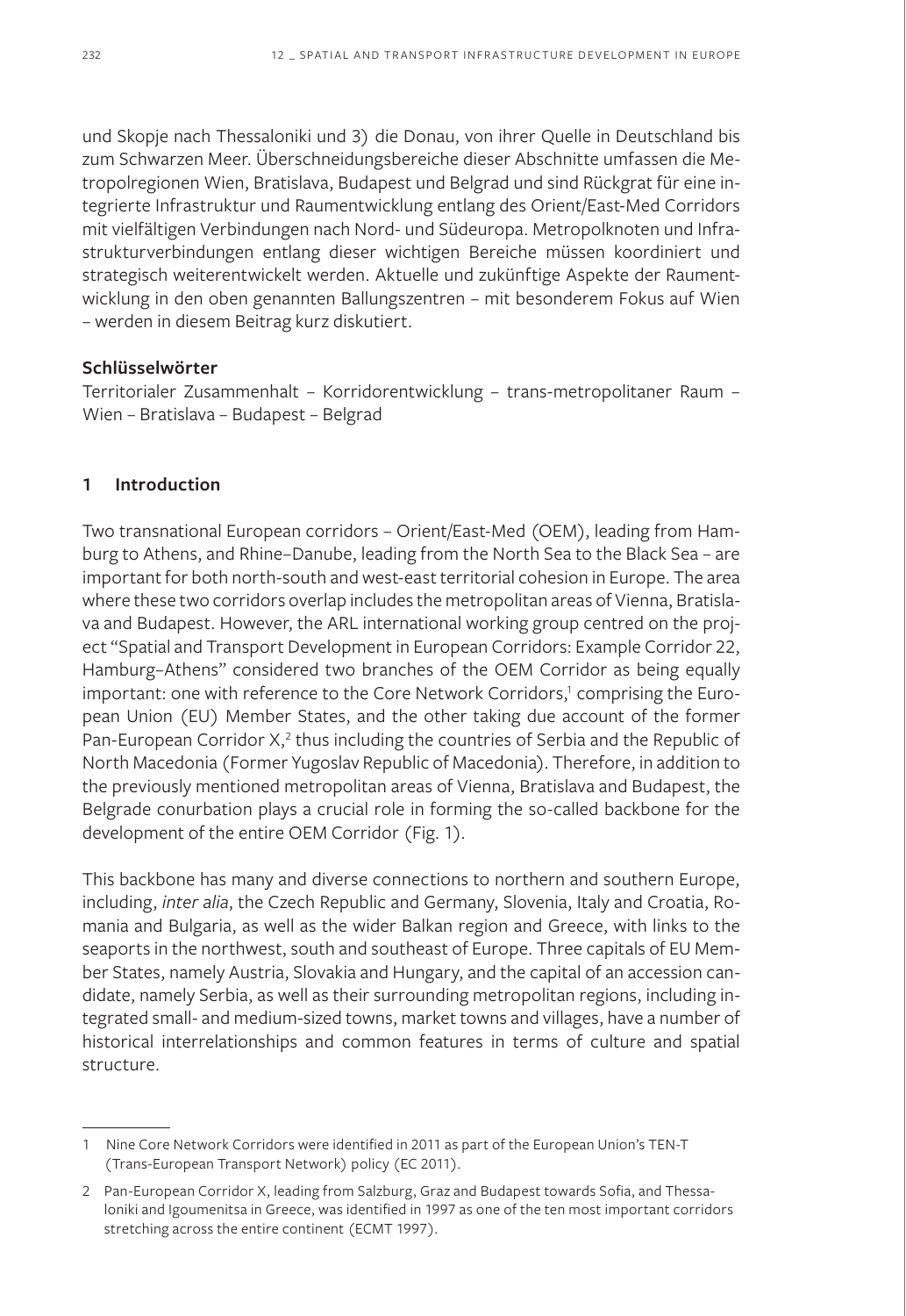

*Fig. 1: Overlapping area of the Orient/East-Med and Rhine-Danube Corridors / Source: Ana Perić, Mathias Niedermaier, ETH/IRL, Chair of Spatial Development*

These growing metropolitan regions have faced and continue to face common challenges, which can be grouped into several categories. First, with regard to the Danube river as a natural environment, a topographical feature and a navigable waterway, the following measures are defined:

- > Safeguarding the natural environment and landscape with its productive and reproductive spatial functions;
- > Designing near-natural, fit-for-purpose recreation areas and riverbank zones;
- > Safeguarding the water supply and waste water management;
- > Long-term flood protection measures;
- > Safeguarding the energy supply from renewables, and agricultural production;
- > Building river crossings (bridges and tunnels) for public transport and private motorized vehicles.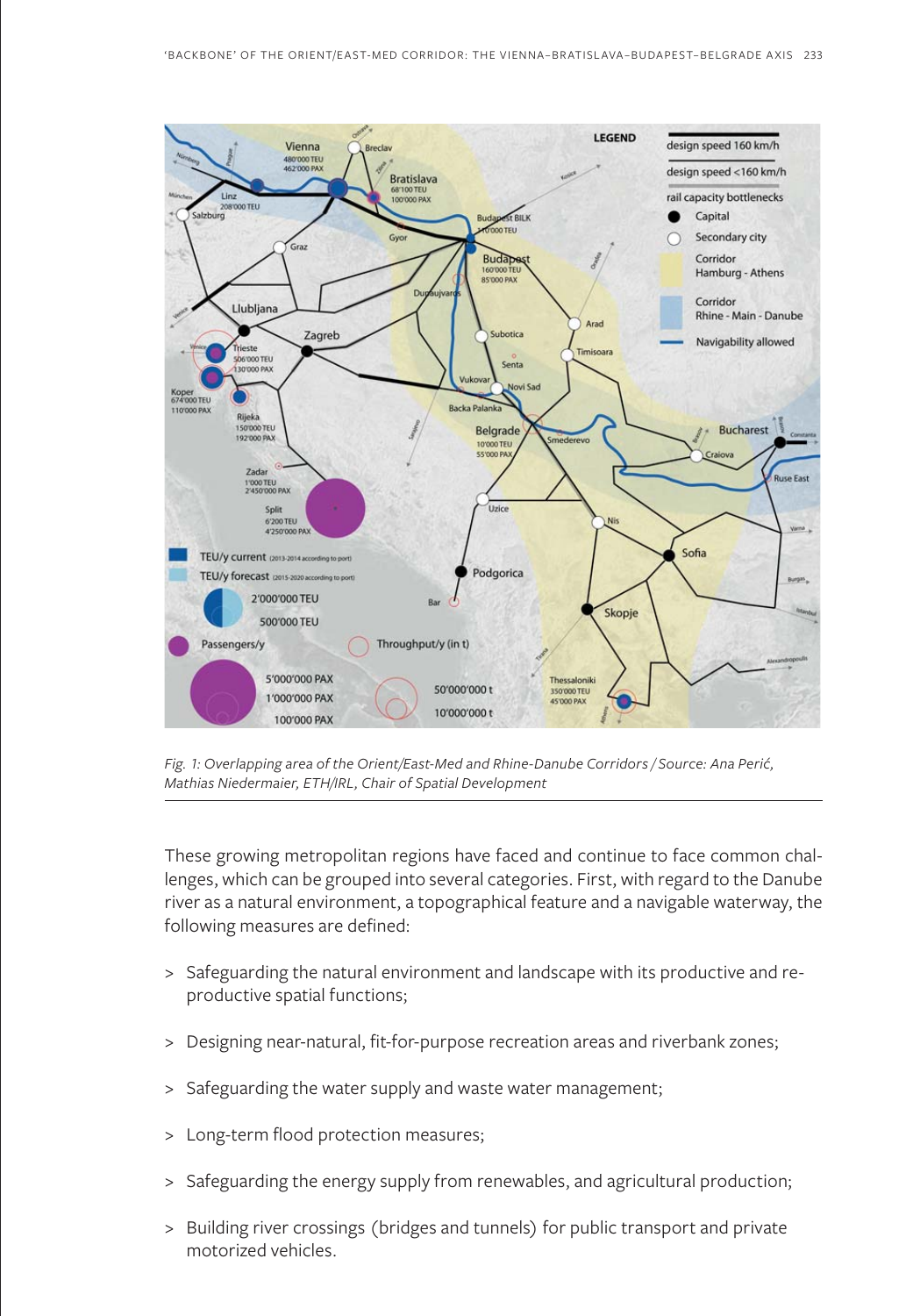Second, taking into consideration the transport infrastructure, the main aims are defined as follows:

- > Building multimodal links and developing port facilities;
- > Redevelopment and transformation of railway stations (both terminal and through stations);
- > Construction and expansion of efficient public transport networks;

Finally, with respect to urban neighborhoods and their future development, the main goal is to achieve coordinated infrastructure and spatial development by designing multifunctional, mixed-use neighborhoods and public spaces that allow housing, jobs, recreation, commercial and industrial production to be located in close proximity to one another.

Such a comprehensive approach calls for multi-dimensional, multidisciplinary and inter-sectoral cooperation. In addition, as the territorial scope of this area forms a trans-metropolitan region, which is a kind of macro-region, there are several EU strategies that can serve as a basis for further spatial development and, ultimately, the elaboration of a spatial strategy. Certainly, the EU Strategy for the Danube Region (EC 2010) is a particularly relevant starting point for further elaboration of the issues along the OEM backbone.

# **2 Vienna and Bratislava**

The two European capital cities of Vienna and Bratislava, known as the Twin Cities, are located only 60km apart on the River Danube, bordered to the north and west by the foothills of the Alps, i. e. the Vienna Woods (Wiener Wald), and the Little Carpathians (Malé Karpathy). They have a common green center – the Danube area and a national park along the rivers Danube–March/Morava–Thaya – and they each have an international airport, a port, and two major railway links. Their relative size in terms of population is currently around one million in Bratislava and four million in Vienna. Numerous smaller and larger surrounding communities are located within the catchment areas of both cities. The Vienna Metropolitan Region (Fig. 2), which encompasses greater Vienna plus parts of the neighboring federal states of Lower Austria and Burgenland (including the UNESCO World Heritage site Lake Neusiedl and the border region to Hungary), is currently, in an Austrian context, considered to be the Eastern Region, and within the wider context is part of the CENTROPE<sup>3</sup> area (Voigt 2012).

<sup>3</sup> The Central European Region CENTROPE was established in 2003 and comprises a total of 17 cities and regions in four countries: Austria, Slovakia, Hungary and the Czech Republic. This position at the interface of four EU Member States – a unique situation in all of Europe – provides former border regions with the opportunity of intensive cooperation in order to prevail in the competition between European regions (Stadt Wien 2018).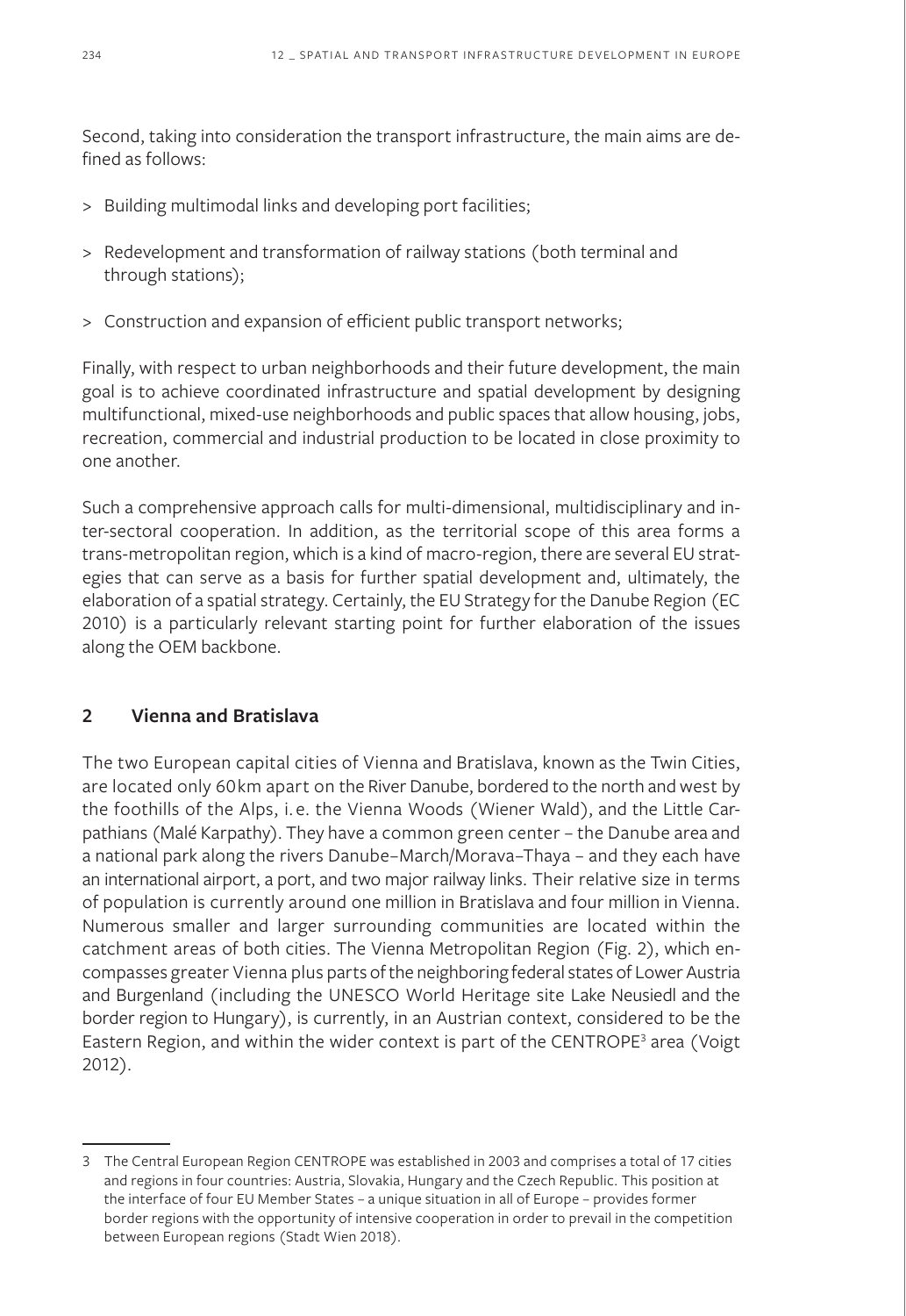

*Fig. 2: Vienna and Bratislava region (Spatial Development Scheme for the Region) / Source: City of*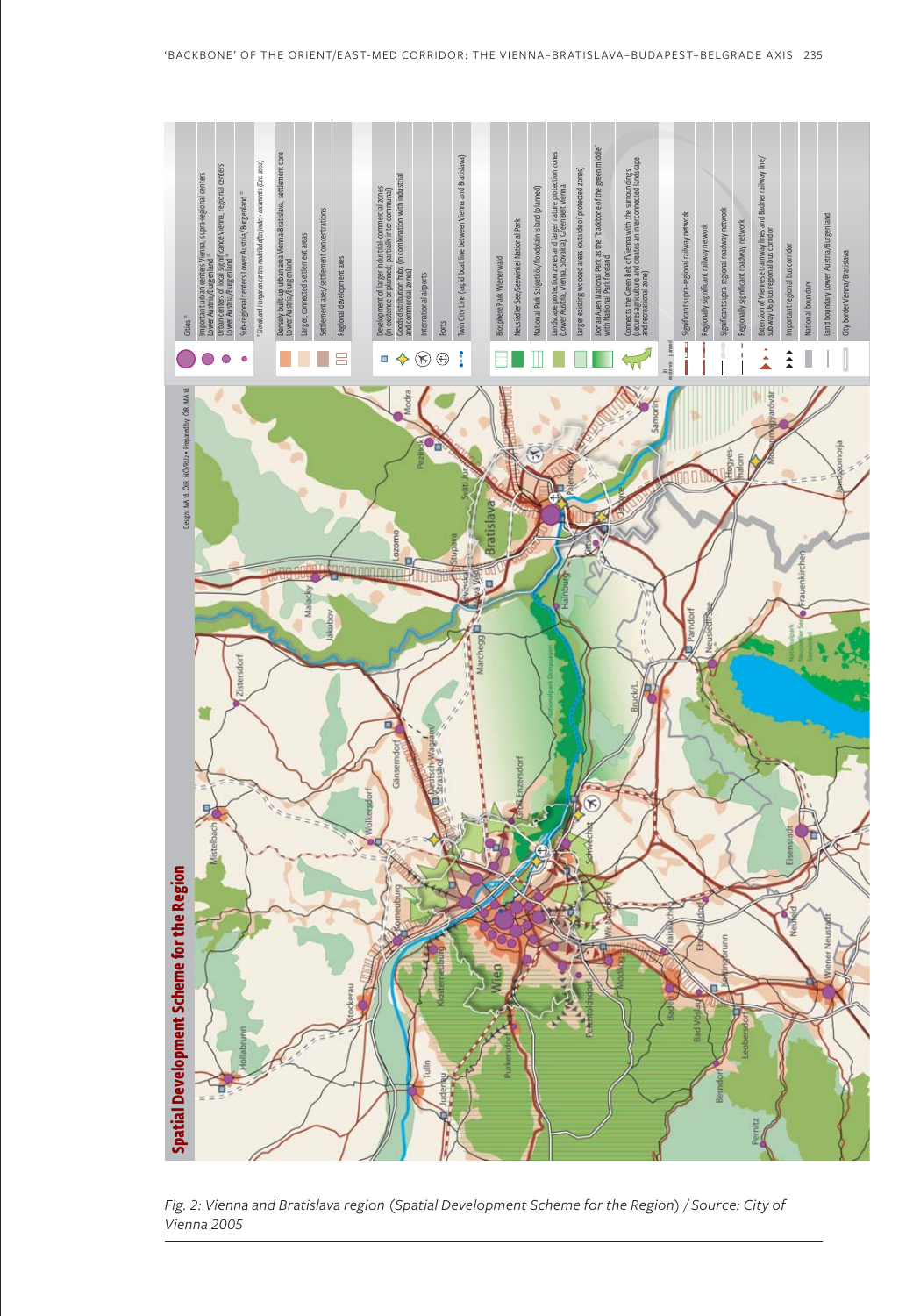'Vienna is growing' is an essential parameter for the spatial development of the city and the Vienna Metropolitan Region (City of Vienna 2005) (Fig. 3). This growth mainly relates to an expected increase in population as a result of immigration from Europe and the rest of the world, meaning that Vienna could potentially reach the two-million-inhabitant mark once again. This was already the case at the end of the Austro-Hungarian Empire at the turn of the 20<sup>th</sup> century, though the city's population depleted significantly to 1.5 million after the two World Wars. The 1989 fall of the socalled Iron Curtain, which separated 'western' from 'eastern' Europe in the aftermath of the Second World War, caused tremendous political and social change and therefore enabled and supported further economic and spatial development in the Vienna Region (Voigt 2012).



*Fig. 3: Vienna at the Danube river and New Danube (two river channels), with Donauinsel and Donaucity, looking southeast from Nussberg / Source: Author*

Within this context, the city of Vienna and Austrian Federal Railways (ÖBB) initiated many plans and spatial and infrastructural projects and began to realize them (City of Vienna 2014a, 2014b):

- > New main railway station (*Wien Hauptbahnhof*)4 (in full operation since 2014/15);
- > Renovation of the railway stations *Wien Mitte*, *Westbahnhof* and *Praterstern* (completed);
- > Extension of the underground lines U1 and U2 (completed);
- > Construction of the partly new underground line U5 (under construction);

<sup>4</sup> The station is situated on the 55-ha regeneration zone gained through reorganization of the former terminal stations (*Ostbahnhof* and *Südbahnhof*) into a through station (*Wien Hauptbahnhof*).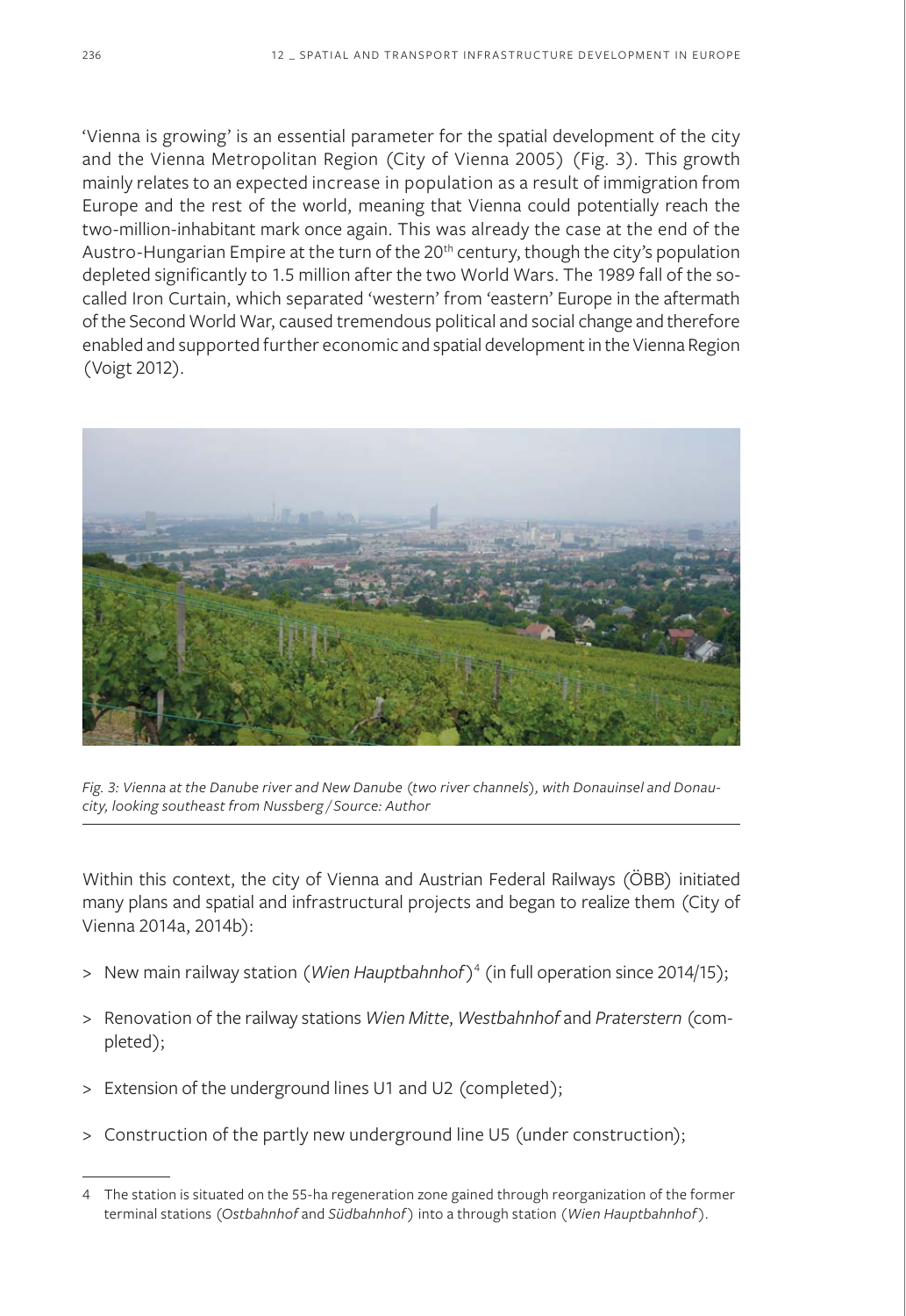- > Construction of a new freight center (Vienna south, *Inzersdorf*, in operation since 2016);
- > Inward development on former railway premises (*Nordbahnhof* and *Nortwestbahnhof*); and
- > Redevelopment areas such as the former airfield Seestadt Aspern (under construction).

The high-speed network of the Austrian Federal Railways (ÖBB-railjet) was extended to Vienna International Airport in 2016/17 and, in combination with the existing S-Bahn and City-Airport-Train (CAT) connections, provides an improved passenger service that has led to better spatial integration of the airport into the metropolitan region of Vienna (ÖBB 2018).

The 'Twin City Rail' link, from Vienna via Aspern and Marchegg to Bratislava Main Station (*Bratislava hlavná stanica*), located on the left side, i.e. north of the Danube river, is under construction (to be completed by 2023) and will result in an improved service (ÖBB Infra 2018). The service currently operates every hour and the travel time is 1 hour from one main station to the other. The second connection, from Vienna Main Station to Bratislava Petržalka station, located on the right side, i.e. south of the Danube river, operates every 2 hours (ÖBB-Infrastruktur AG 2018). In addition, the socalled 'Twin City Liner' connects the city centers by river, with a current travel time of 75 minutes (Fig. 4).

The following topics could be of additional importance for the spatial development of Bratislava as the second pole of the Twin Cities:

- > Rail link from Vienna International Airport to Bratislava (re-connection of line from Wolfsthal, Austria to Petržalka, Slovakia);
- > Rail link from Bratislava Main Station to Bratislava Petržalka station; and
- > Rail link to Bratislava Airport.

Bratislava (from the main station) has an additional direct rail link to the OEM Corridor in a northwest direction via Břeclav onward to Brno and Prague (Fig. 5).

Within the context of the aforementioned growth predictions the question arises as to how this should be dealt with in future. The collaborative development of open spaces, multimodal spatial infrastructure and settlements has enabled the initiation of extensive inward development as a response to the challenge of growth, and will continue to do so (Voigt 2012). This is of significance for Greater Vienna, Greater Bratislava and the Vienna-Bratislava region. Such dynamic urban development is also positively affected by the TEN-T policy, institutional harmonization and decentralization of administrative structures. Nevertheless, the lack of efficient cross-border institutions is still considered a barrier to reducing conflicts and stimulating integration (Brzica 2009).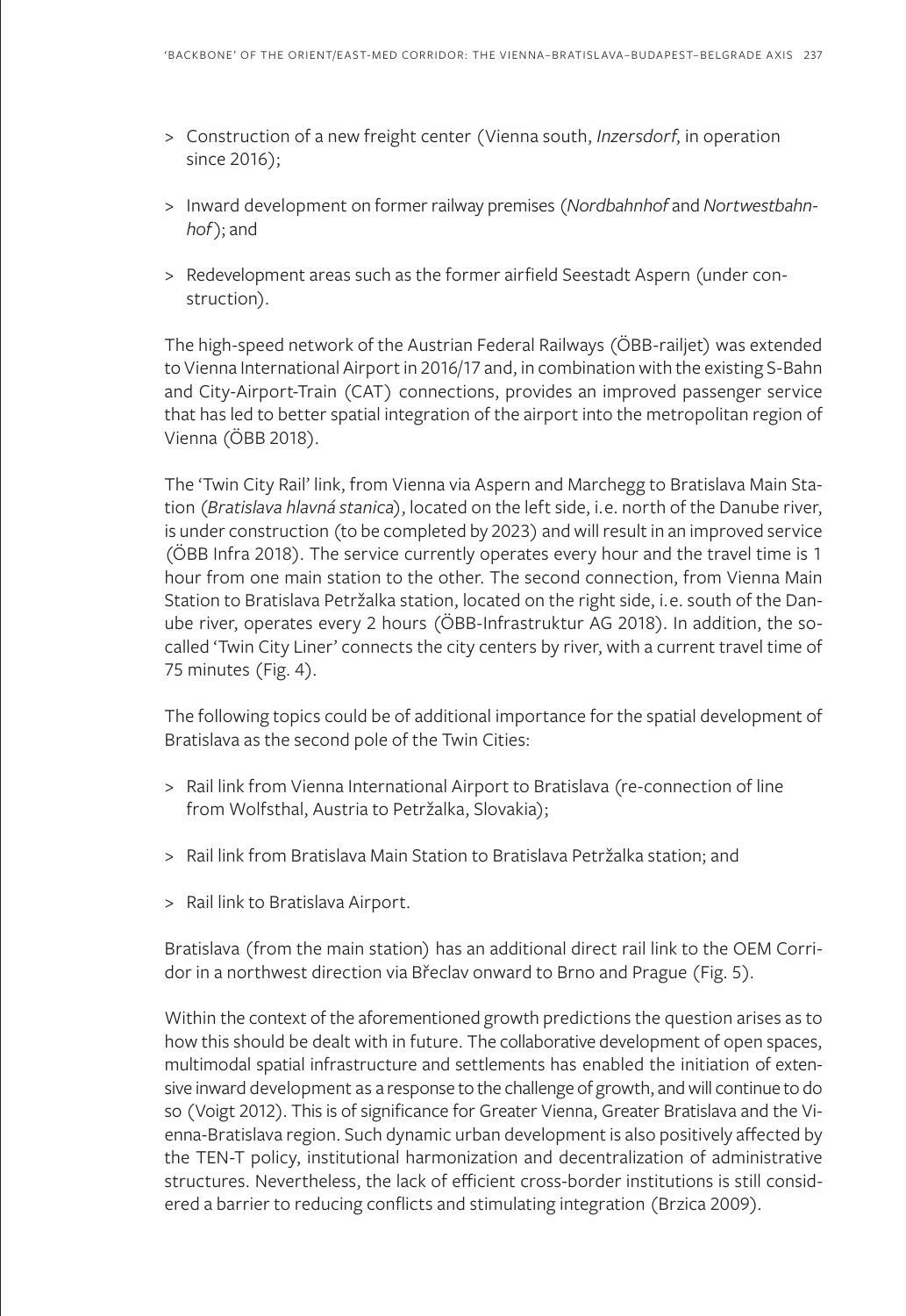

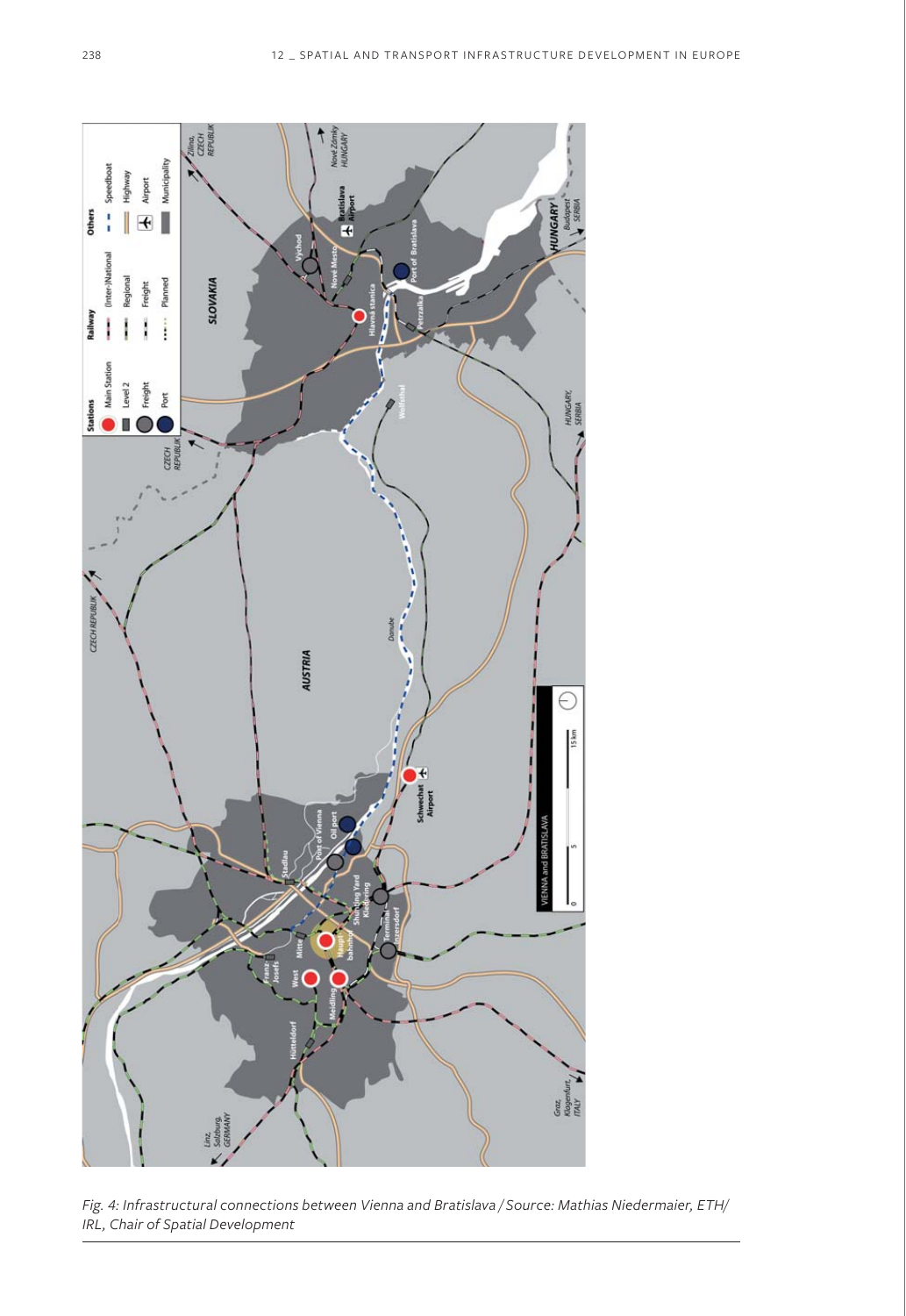

*Fig. 5: Bratislava on the Danube river, northwesterly view / Source: Author*

#### **3 Budapest and Belgrade**

From Bratislava Main Station there is a direct rail link to Budapest Keleti (eastern) station, a terminal station on the eastern side of the city. This connection runs parallel to the Danube river from the north. On the southern side of the Danube there is a connection between Vienna and Budapest via Hegyeshalom. In addition, transit between Vienna and Budapest is also possible via airplane and by ship along the Danube (Fig. 6). Due to their common historical, cultural and spatial characteristics, the capitals of Vienna and Budapest could likewise be regarded as Twin Cities.



*Fig. 6: Budapest on the Danube river, looking from Buda hill in a westerly direction / Source: Author*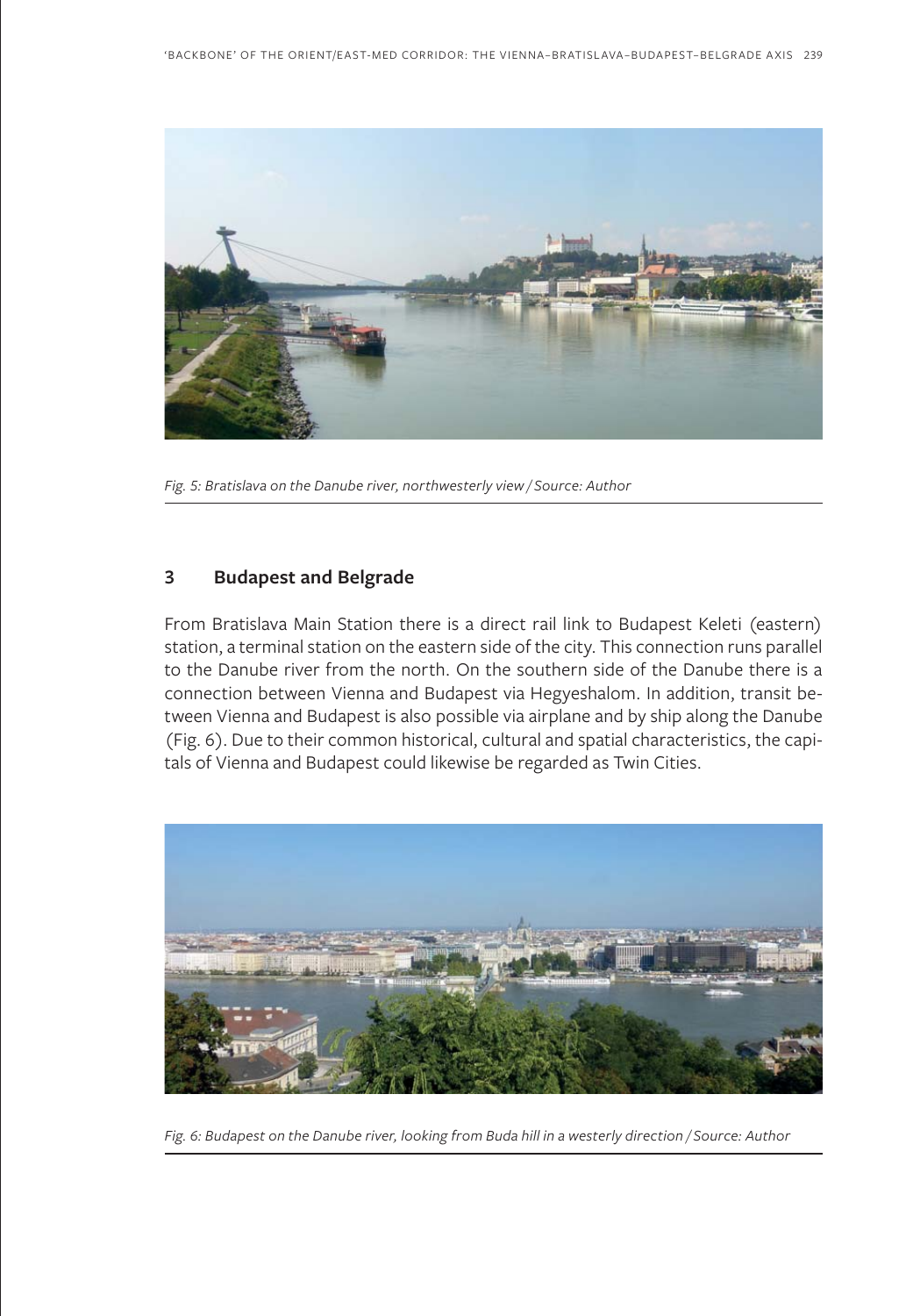The City of Budapest has initiated many plans and spatial infrastructure projects in order to strengthen both the metropolitan area as a node and the links along various corridors intersecting the Hungarian capital, among others the OEM Corridor (see the chapter *Contemporary Perspectives of Railway, Logistics and Urban Development in Budapest* in this book). In Budapest, the primary axis of the OEM Corridor, leading onward via Arad, Timişoara, Craiova and Calafat-Vidin to Sofia, disconnects from the Danube region. However, a direct rail link from Budapest Keleti via Subotica and Novi Sad to Belgrade main station is available, thus making the OEM Corridor branch operational. In addition, a new Budapest-Belgrade railway line is under construction.

Belgrade is undergoing a huge spatial transformation process: within this context, the City of Belgrade, with great support from the national government, has initiated numerous plans and spatial infrastructure projects and begun to realize them. Some of them directly affect future development on the Belgrade riverfront (Fig. 7).



*Fig. 7: Belgrade on the confluence of the Sava and Danube rivers, looking northwest from the Kalemegdan fortress / Source: Author*

The most important infrastructural project is the development of the new main railway station, Prokop. The project was elaborated back in the 1970s, when the first construction works also took place, demonstrating the firm intention to establish an efficient connection between the old part of the city and New Belgrade. The station, although not yet fully operational (in terms of missing connecting roads to/from the station itself), now serves as the main station of Belgrade, hosting both domestic and international train services. The former main railway station (closed in July 2018), which due to its location provided good connectivity to the historic city core, will be transformed into a cultural complex (most probably a museum), while the area is being redeveloped to tie in with the Belgrade Waterfront project (see Čukić/Perić in this book). The main current challenges are the safeguarding and further development of public transport, especially in the context of the above-mentioned waterfront project, and the spatial integration of the new main railway station.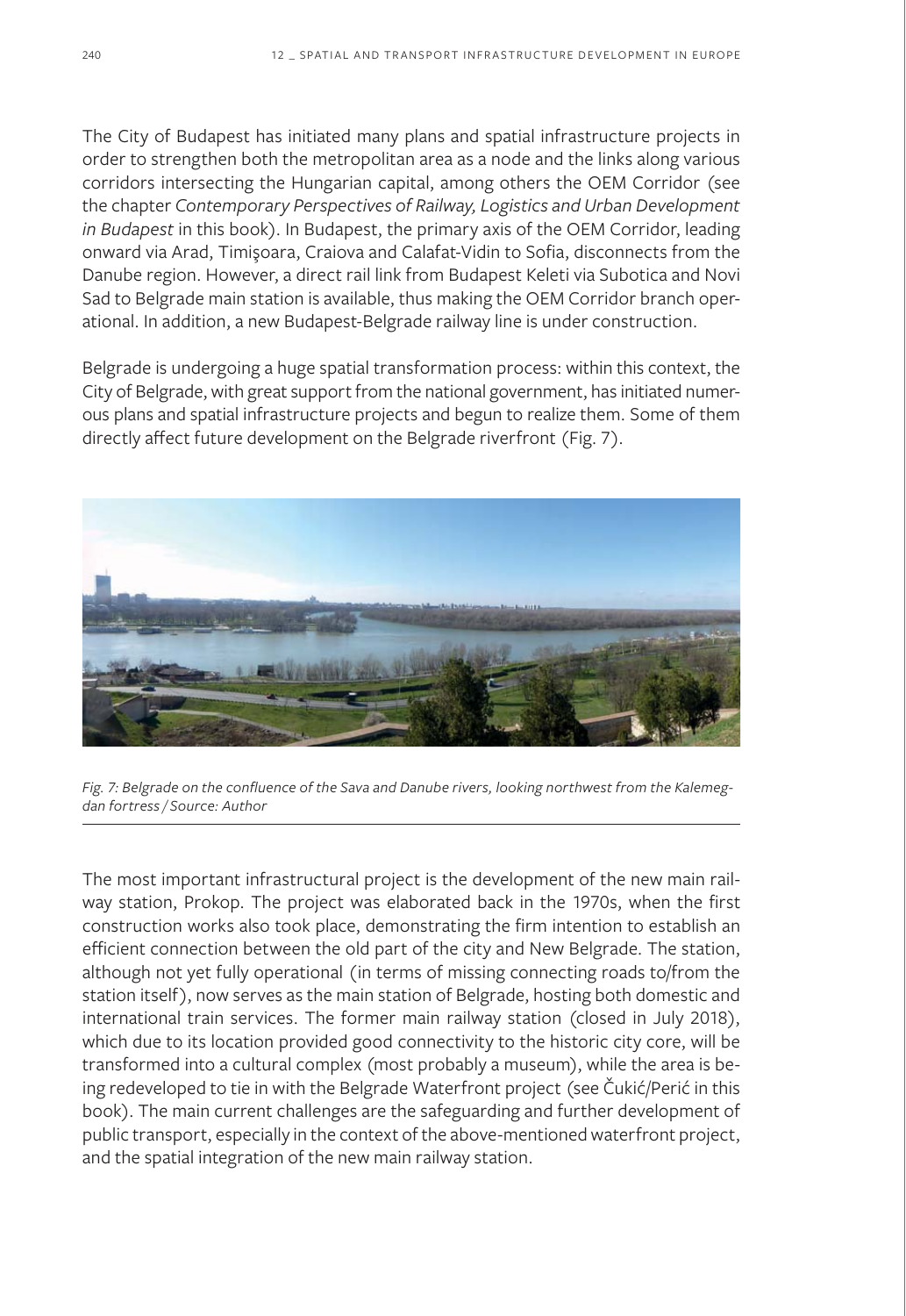## **4 Conclusion**

To summarize, all the aforementioned challenges require sustainable inward development of the spatial, infrastructural and settlement systems through systematic transformation and renewal of the existing built fabric with due regard for the cultural heritage (Voigt 2012; Doytchinov/Ðukić/Ioniță 2015). The overlap area of the OEM and Rhine-Danube corridors, seen as a backbone for integrated infrastructure and spatial development, also promotes territorial cohesion and connectivity. This can be intensified within and between the metropolitan areas of the corridors and between the corridors, between railways and the Danube waterway, between main railway stations, ports and airports. Vienna and Bratislava, Budapest and between Belgrade are the main hubs in this process. In this context – and in addition to the ongoing activities – specific attention should be given to the following railway links: Budapest–Belgrade– Niš–Skopje–Thessaloniki; Timişoara–Belgrade, and Sofia–Niš (Fig. 8).



*Fig. 8: Trans-metropolitan region as the backbone for integrated spatial and transport development along the OEM Corridor / Source: Andreas Voigt, Julia Pechhacker, TU Wien (Legend:* green circles: *strategic nodes,* green arrows: *main axis and branch,* yellow arrows: *strategic interlinkages between OEM-main axis and branch,* violet bars: *major bridges across Danube,* orange arrows: *main interlink ages with Rhine-Danube Corridor)*